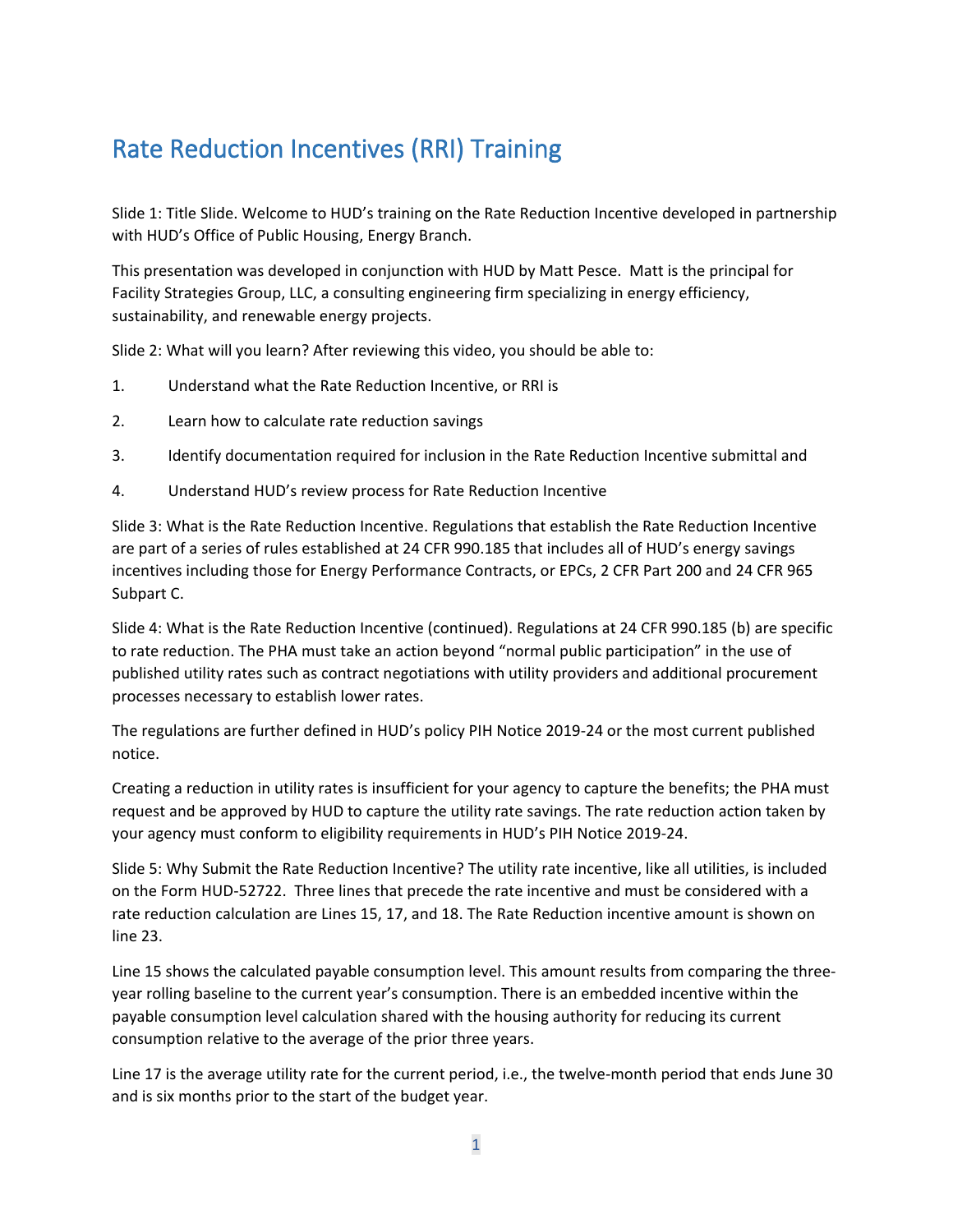Line 18 is the base utilities expense level in dollars. It is the utility expense prior to adjusting for surcharges, applying an inflation factor, or adding the approved benefit for utility rate incentives.

Line 23 is the Rate Reduction Incentive. It is calculated "off-line" and added to the Form HUD-52722. It is supported by calculations.

Slide 6: Key Deadlines. The Rate Reduction Incentive must be requested by August 30 of each year. This can be a simple letter listing the various asset management projects and utility type(s) anticipated to be part of the request as well as a description of the action. If the RRI action covers more than one fiscal year, the PHA should request a multi-year eligibility determination.

September 30 is the last day to provide the supporting calculations and documentation for both single and multiyear RRI requests. These are firm deadlines.

Supporting calculations are required every year they are requested and sent to the PHA's local Field Office and the email address on the screen: [PIH\\_EPC\\_Policy@hud.gov](mailto:PIH_EPC_Policy@HUD.gov)

Slide 7: RRI Process Flow Chart. This graphic shows the flow of the Rate Reduction Incentive submittal process.

The default rate is the rate that would have otherwise been used to determine utility costs. The new rate is the rate in effect resulting from the housing authority's rate reduction actions. The default and new rates are applied to the utility data for the current year. In this case the current year is 2022 and the calculations are prepared for the calendar year 2023 budget.

Preliminary calculations are performed in the time between the last bill received in June 2022 and the August 30 notification deadline.

Slide 8: RRI Process and Guidance. PIH Notice 2019-24 outlines the approval process and describes the types of actions that qualify for Rate Reduction Incentives. The process involves two key steps:

1. RRI Eligibility Determination and

2. RRI benefit approval based on calculations.

Even if HUD has initially determined that the RRI action appears eligible and the agency prepares and submits the Rate Reduction Incentive calculations, it is still possible that the RRI request may be ultimately denied once HUD has reviewed the calculations and supporting documentation more thoroughly.

In addition, HUD will typically send a preliminary approval to a PHA by email as opposed to a formal signed and dated letter.

Slide 9: Preparing the RRI Request: Key Considerations. A separate Rate Reduction Incentive request must be submitted for each rate saving action that affects each utility.

A PHA may be allowed, when approved by HUD, to claim 50% of the actual rate savings achieved. A PHA may also be allowed to claim 100% of the savings when the same asset management project or AMP has both a Rate Reduction Incentive and an Energy Performance Contract or EPC on the same utility.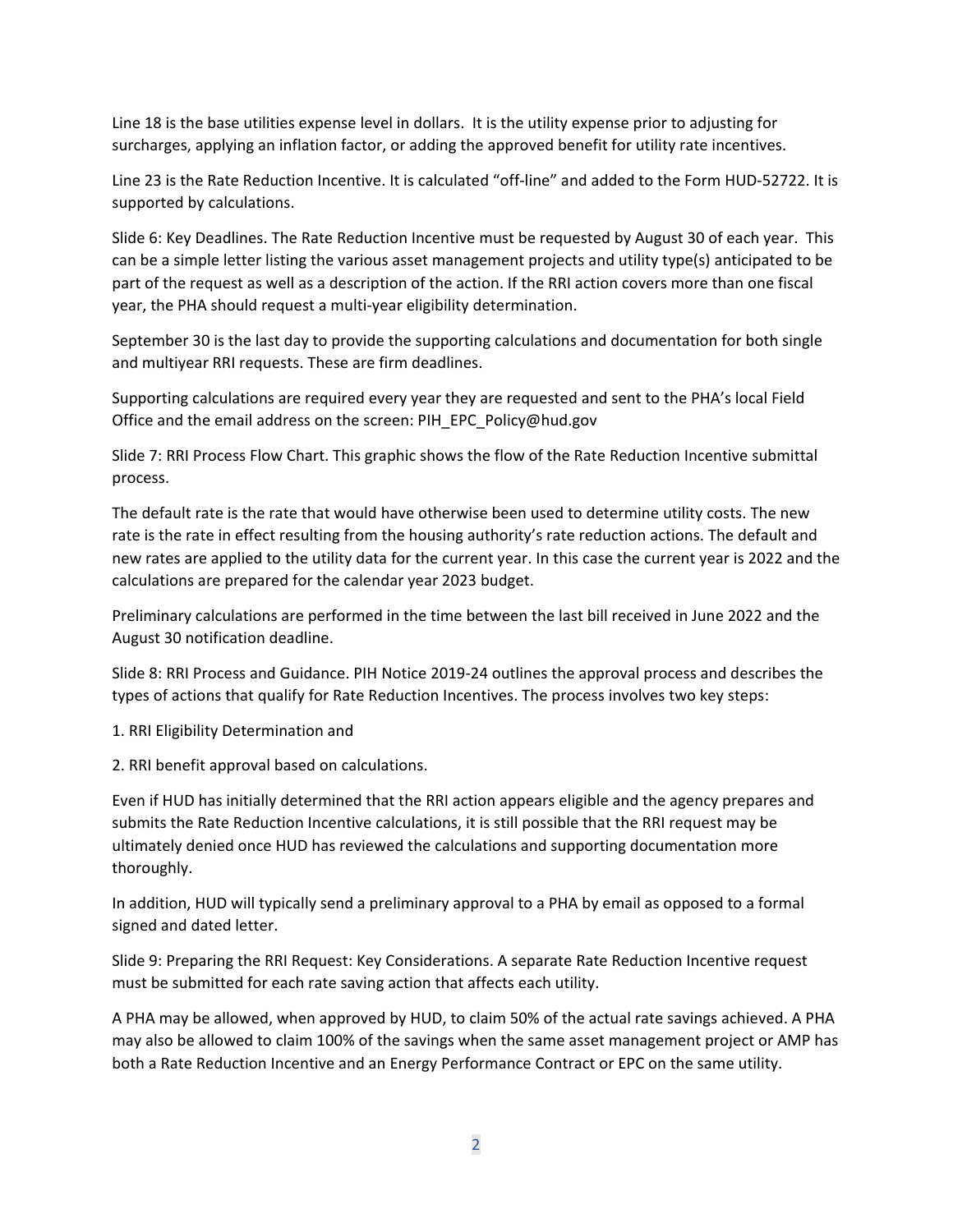Both the RRI and EPC approval letters from HUD must indicate that the PHA is pursuing both approvals in conjunction with each other. Some exceptions may be permitted for RRIs and EPCs approved prior to the date of PIH Notice 2019-24.

Slide 10: Preparing the RRI Request: Key Considerations. Cost savings from on-site renewable energy are considered by PIH Notice 2019-24 as a type of rate reduction. This allows agencies to request utility rate reductions from solar. An example calculation is provided in Notice 2019-24 Appendix I.

PHAs should start this analysis as soon as data is available for the utility period ending June 30 for the fiscal year subsidy request.

The PHA should understand how the default rates impact the cost of its 12-month consumption in the reporting period in order to assess whether savings were achieved and to describe the calculation methodology in the RRI Request.

Slide 11: Preparing the RRI Request: Key Considerations. Where a PHA enters into an EPC later for the same AMP where they had previously received RRI approval, the PHA would only receive 50 percent of the savings.

Slide 12: Special Case: Rate Reduction Approved in Previous Year. In some cases, a Rate Reduction Incentive may be approved to cover a period of several years, a multiyear approval. The housing authority is still required to annually submit savings calculations and the necessary support documentation throughout the term of the RRI action.

If a PHA is requesting a multiple year RRI eligibility determination based on the RRI Action up to the allowable term of the action/commodity contract and the PIH Notice, the PHA must submit the supporting documentation for the eligibility determination. The PHA must submit savings calculations by September 30th in order to get an RRI Approval Letter for that action in the year that they wish to claim it on the HUD 52722 and every year to the term of their eligibility.

If a PHA already has a multiple year RRI eligibility determination, they only need to submit the savings calculations by September 30th in order to get an RRI Approval Letter for that action in the year that they wish to claim it on the HUD 52722.

Separately, if another incentive is added from a performance contract, the agency should notify its local HUD office that it will be requesting 100% of savings.

Slide 13: Items to Include in the RRI Request. A Rate Reduction Incentive request must include the housing authority's name and Code, asset management project or projects included in the request, a description of the action that resulted in the reduced utility rate, the calculation methodology, and whether the housing authority will be requesting 50% or 100% of savings.

Slide 14: Example RRI Request. Here is an example of a RRI request.

SunnySide Housing Authority is submitting a Rate Reduction Incentive request. It has provided information on its name and agency Code, asset management projects included in the request (shown on a following slide), and a description of the action resulting in the reduced utility rate, SunnySide negotiated a long-term supply contract for natural gas with Gas Direct.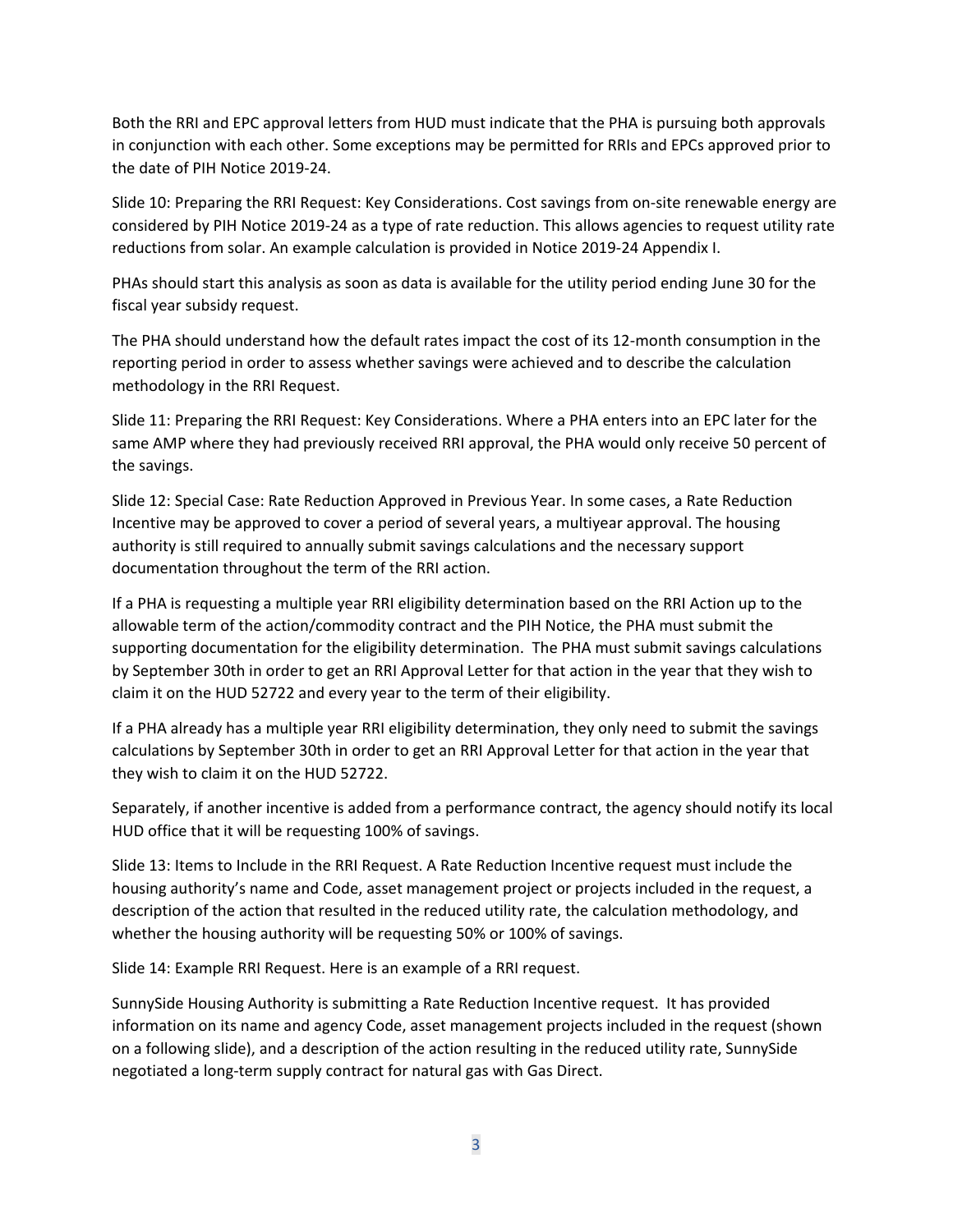Slide 15: Example RRI Request (continued). The contract with Gas Direct replaces the supply charges that were previously included in the local utility bills. The default supply charges must be calculated for comparison to the negotiated supply charges, which are the basis of the actual utility costs.

The rate savings are calculated using the difference between the default supply cost and the actual billed costs.

Slide 16: Example RRI Request (continued). Each asset management project, or AMP, number and name are identified. Those with traditional Rate Reduction Incentive, and those that overlap with Energy Performance Contracting would be separately identified.

Slide 17: Examples of Eligible Actions for RRI. Possible eligible actions for Rate Reduction Incentive include negotiating a lower rate with the utility, making specific and recuring capital investments in equipment to achieve a lower utility rate, and negotiating a contract with a gas marketer to buy blocks of energy at a lower rate.

Slide 18: Examples of Actions Not Likely Eligible for RRI. Possible ineligible actions for Rate Reduction Incentive include rate reductions resulting from more efficient equipment that reduces consumption but not utility cost or simply selecting an available tariff that results in a lower utility cost.

Slide 19: Notes on Eligibility. A more complete list of eligible and ineligible actions is provided in the PIH Notice 2019-24.

Where a PHA has a unique situation that isn't described by the HUD notice, the agency should describe the action in detail with supporting documentation with its Rate Reduction Incentive request.

PHAs can ask for clarifications by sending an email to the Office of Public Housing, Energy Branch at [PIH\\_EPC\\_Policy@hud.gov](mailto:PIH_EPC_Policy@HUD.gov)

AMPs are only eligible for 100% savings using RRI-for-EPC when they have entered the repayment period; AMPs with active EPCs still in the construction phase are only eligible to claim 50% of rate savings.

Slide 20: What to Include in Documentation Package. Supporting documentation must be provided with the Rate Reduction Incentive request.

Typically, supporting documentation will include a traceable calculation provided in an Excel workbook that provides calculated default rates, actual rates, monthly consumption values, baseline consumption (if claiming a Rate Reduction Incentive with Energy Performance Contracting), and calculation of cost savings and rate reduction.

Any fully executed supply contracts and if applicable, the original HUD Rate Reduction Incentive approval letter and/or Energy Performance Contract approval letter should also be provided.

Slide 21: RRI Example for Supply-Side Rate Savings. In the left block, the default rate structure is applied. There are typically base energy charges, adjustment factors that can vary by month, and various other riders to the tariff for efficiency programs, decommissioned nuclear plants, and any other costs that have been negotiated between the utility and the state's public utilities commission.